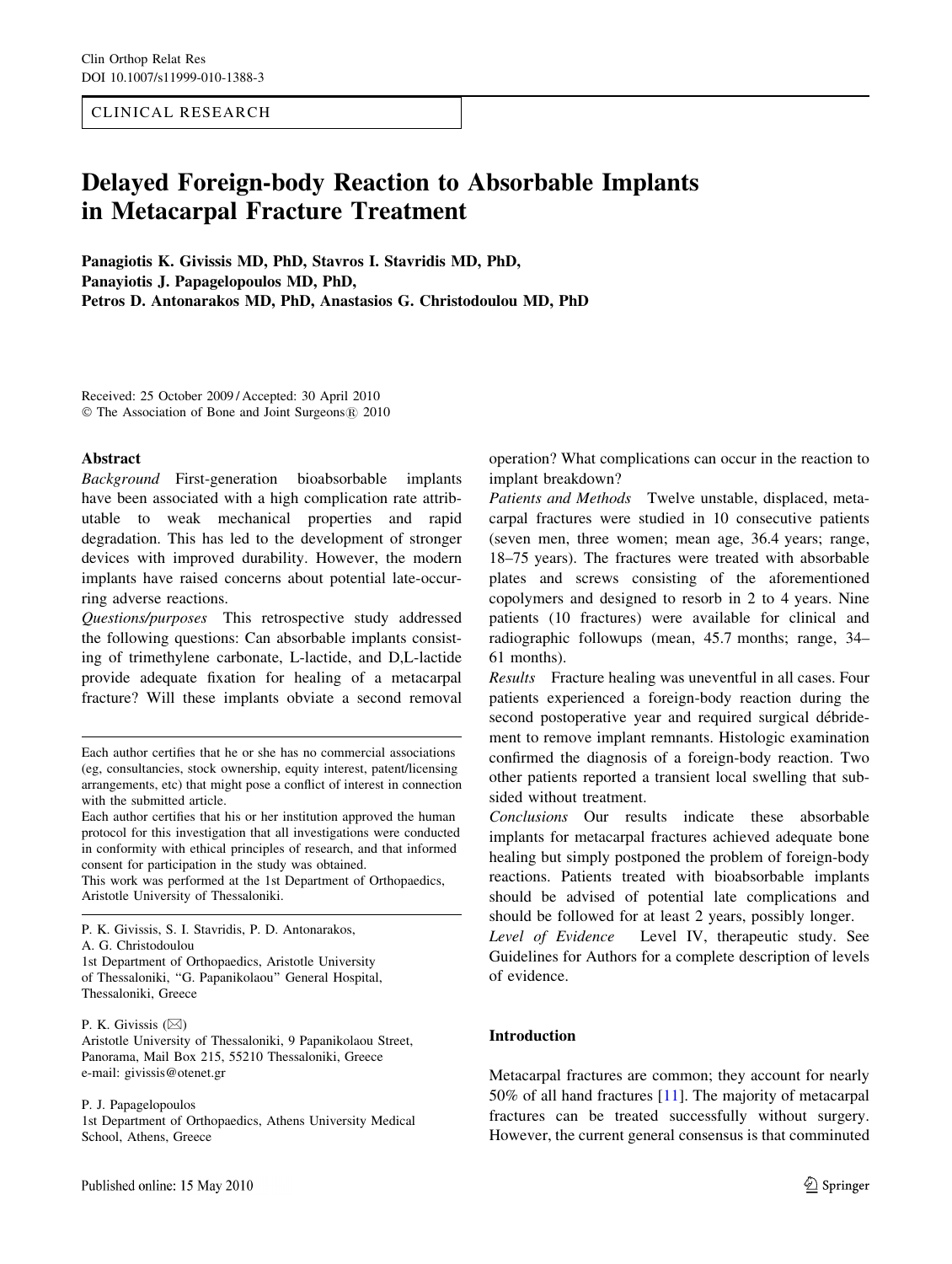or grossly displaced fractures must be treated operatively to achieve accurate reduction and stabilization of the fracture and permit early motion [[13\]](#page-6-0). Although the use of metallic implants is considered the gold standard for operative treatment of displaced metacarpal fractures, these implants often are associated with high complication rates. In one series [\[27](#page-6-0)] that included open and closed phalangeal and metacarpal fractures, major complications were reported in 36% of patients. The most important complications were delayed union and malunion, stiffness, plate prominence, tendon irritation and rupture, infection, bony atrophy, and osteoporosis attributable to stress shielding. Closed metacarpal fractures appear to have relatively low complication rates [\[26](#page-6-0), [29\]](#page-6-0). However, these complications, combined with the patient's demand for plate removal, greatly increase the probability that a second operation will be required [\[27](#page-6-0)].

During the past decade, bioabsorbable plates and screws have been introduced as a reliable alternative option for treating metacarpal fractures [[19\]](#page-6-0). Various polymers have been shown to lead to lower implant-associated morbidity. These absorbable implants are designed to have several advantages over metallic implants: they are radiolucent and MRI compatible, they limit stress shielding by incrementally transferring load to healing fractures, and they theoretically eliminate hardware removal procedures [\[19](#page-6-0)]. The disadvantages of bioabsorbable, compared with metal implants [[7,](#page-6-0) [30](#page-6-0)], include weakness, rapid loss of initial implant strength, higher refracture rates [[30,](#page-6-0) [31\]](#page-6-0), and foreign-body reactions. The latter range from a synovial reaction to sterile fluid accumulation and sinus formation [\[19](#page-6-0), [28](#page-6-0)].

First-generation bioabsorbable implants consisting mainly of polyglycolic acid appeared in the 1990 s. They displayed rapid degradation and high rates of subsequent inflammatory reactions [[3\]](#page-6-0). Second-generation implants consisted of poly-L-lactide and showed substantial improvements in degradation rates and foreign-body reactions. Third-generation implants composed of trimethylene carbonate, L-lactide, and D, L-lactide displayed improved strength and slow degradation rates (2–4 years). These were designed to overcome the problems of rapidly diminishing strength and frequent foreign-body reactions [\[22](#page-6-0), [23,](#page-6-0) [25](#page-6-0)]. However, the prolonged degradation rate of new implants has raised further concerns. A major concern is whether these materials actually diminish adverse soft tissue reactions or whether the reactions simply are postponed to a later time ? These bioabsorbable implants have been studied extensively in vitro and in animal models [[22,](#page-6-0) [25\]](#page-6-0), but only few short-term studies were conducted in humans [[20,](#page-6-0) [33\]](#page-6-0).

We addressed the following questions in humans: Can third-generation bioabsorbable implants consisting of trimethylene carbonate, L-lactide, and D,L-lactide provide adequate mechanical stability and guarantee uneventful healing of displaced metacarpal fractures? Is it feasible to use these implants to obviate a second operation for implant removal? Finally, what complications are associated with the reaction to the breakdown of these materials?

### Patients and Methods

This retrospective case series study was approved by our hospital's ethical committee for clinical studies and was in accordance with the Greek guidelines for clinical studies. Between December 2004 and March 2007, 12 displaced, unstable, metacarpal fractures with rotational and angular deformities were studied in 10 consecutive patients (seven men, three women). The fractures were treated with open reduction and internal fixation with absorbable plates and screws (Fig. 1). The mean age of the patients was 36.4 years (range, 18–75 years) (Table [1](#page-2-0)).



Fig. 1A–D The images show metacarpal fractures treated with absorbable plates. (A) AP and (B) oblique radiographs show a displaced and angulated oblique fracture of the fifth metacarpal treated with absorbable plates and screws. (C) AP and (D) oblique radiographs show a perfect reduction was achieved with the use of bioabsorbable implants.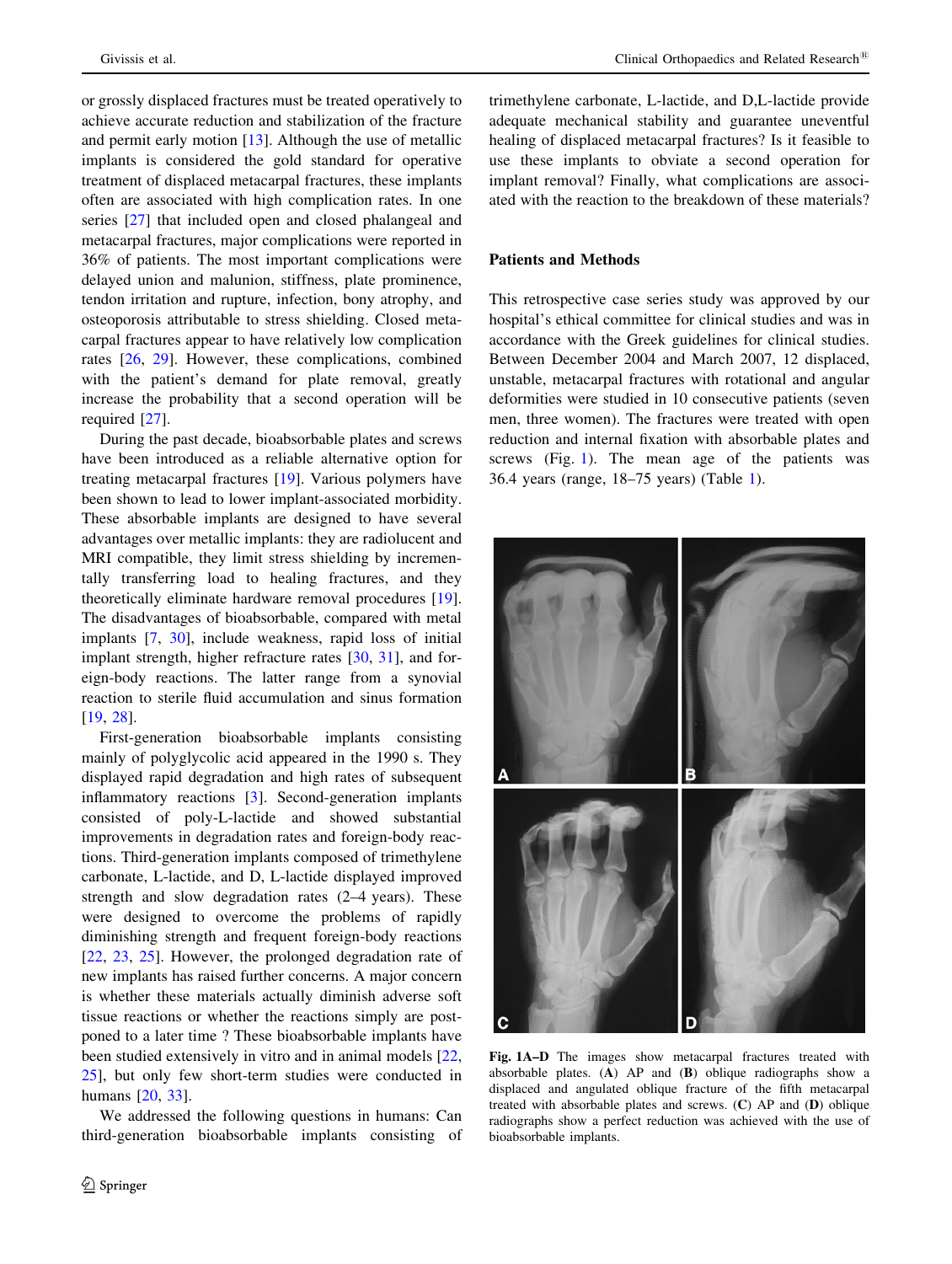| Patient | Gender | Age<br>(years) | Metacarpal number<br>(hand) | Plates used              | Followup<br>(months) | Remarks                                                                         |
|---------|--------|----------------|-----------------------------|--------------------------|----------------------|---------------------------------------------------------------------------------|
| 1       | Male   | 32             | Third (fourth*) (left)      | 6-hole plate             | 61                   | Implant removal (18 months PO) attributable<br>to FBR $(15 \text{ months } PO)$ |
| 2       | Male   | 18             | Fifth (right)               | 6-hole plate             | 55                   | Transient local swelling (22 months PO)                                         |
| 3       | Male   | 27             | Fifth (left)                | 6-hole plate             | 50                   | Implant removal (22 months PO) attributable<br>to FBR $(19$ months PO $)$       |
| 4       | Female | 56             | Fourth (left)               | 6-hole-plate             | 49                   | No reported complications                                                       |
| 5       | Male   | 18             | Fourth, fifth (right)       | 6-hole and 4-hole plates |                      | Died in a car accident                                                          |
| 6       | Male   | 29             | Fifth (right)               | 6-hole plate             | 47                   | No reported complications                                                       |
| 7       | Female | 75             | Second (left)               | 6-hole plate             | 45                   | Implant removal (17 months PO) attributable<br>to FBR $(14$ months PO $)$       |
| 8       | Male   | 57             | Fourth (left)               | 6-hole plate             | 35                   | Transient local swelling (13 months PO)                                         |
| 9       | Female | 20             | Fourth (third*) (left)      | 6-hole plate             | 35                   | No reported complications.                                                      |
| 10      | Male   | 32             | Fourth, fifth (right)       | 6-hole and 4-hole plates | 34                   | Implant removal (18 months PO) attributable<br>to FBR $(15 \text{ months PO})$  |

<span id="page-2-0"></span>Table 1. Patient demographics, fracture and implant characteristics, and followup data

\* Metacarpal fracture not fixed;  $FBR =$  foreign-body reaction;  $PO =$  postoperatively.

Nine patients with 10 fractures were available for followup (mean, 45.7 months; range, 34–61 months); one patient had died in a car accident shortly after surgery (Table 1).

Absorbable four- and six-hole plates and 2.0- or 2.5-mm screws from the Inion<sup>®</sup> OTPS<sup>TM</sup> Biodegradable Mini Plating System (INION, Tampere, Finland) were used for internal fixation of the metacarpal fractures (Table 1). The implant copolymers were amorphous and consisted of trimethylene carbonate, L-lactide, and D, L-lactide. According to the manufacturer, after 18 to 36 weeks in vivo, the implants would gradually lose strength, and in 2 to 4 years, complete strength loss and resorption would occur.

All patients were anesthetized with either brachial plexus or general anesthesia, and all surgeries were performed with the aid of a tourniquet by the senior author (PKG). A longitudinal dorsal incision was performed centered over the metacarpal, followed by dissection through the subcutaneous and fascial layers. In two cases where two adjacent metacarpals were fixed, the incision was placed between the involved metacarpals. Extensor tendons were mobilized and displaced to reveal the fracture site. After reduction of the fracture, an absorbable plate was placed on the dorsal cortex, and screw holes were created with the appropriate drill bit. The screw holes were tapped manually and the screws were inserted carefully to avoid head breakage. Before application, the plates were placed in sterile warm normal saline (Inion $^{\circledR}$  thermo water bath,  $55^{\circ}$ C). This rendered them malleable for contouring to the exact shape of the metacarpal bone (Fig. 2). After plate implantation, the extensor tendons were put back into place and the wound was closed in layers. Fracture



Fig. 2 An intraoperative photograph shows placement of the bioabsorbable plates and screws.

reduction and stabilization were confirmed with intraoperative radiographs. A splint was applied postoperatively, with the metacarpophalangeal joints flexed at  $70^{\circ}$  and the interphalangeal joints at  $0^{\circ}$  (hand safe position). The splint was maintained for 2 weeks until suture removal. Afterward, the patients were encouraged to commence active motions of the carpus, metacarpus, and fingers, but loadbearing was delayed for another 2 weeks.

Maintenance of reduction and fracture healing were evaluated on radiographs taken at 6 weeks, 6 months, 1 year, during any returns to the outpatient clinic owing to the appearance of soft tissue reactions, and at the final followup. The appearance of callus or the presence of bony trabeculae that formed across the fracture line seen on radiographs was considered evidence of fracture healing.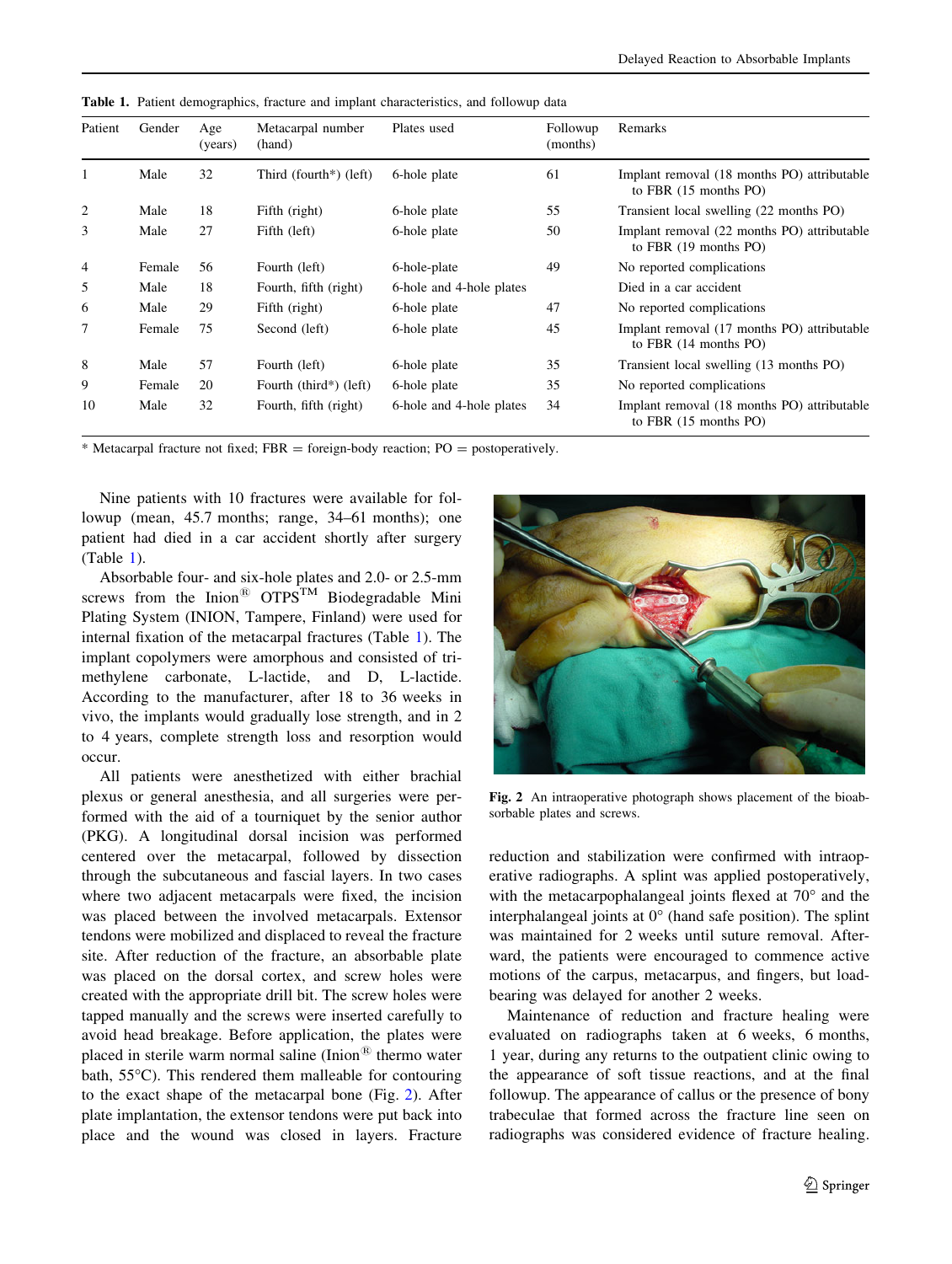Radiographic data were assessed by two independent observers (SIS, PJP) not involved in the initial surgical treatment. The final assessment was taken as the concurrence of the two observers after reading the films together in a conference.

The patients were examined clinically and interviewed for any appearance of soft tissue reactions at the abovementioned times or when they returned to the clinic for a suspected reaction.

The indications for a reoperation to remove the implants were defined as follows: (1) clinically apparent, tender, local swelling over the implant site with a positive ballottement sign indicating contained fluid accumulation; (2) pain that interfered with everyday living; to evaluate pain, we used a visual analog scale (VAS) for pain (0–10; where 0 represented no pain and 10 represented the worst imaginable pain); (3) symptoms and signs refractory to oral medication and limitation of activity; and (4) persistence of signs and symptoms for at least 2 months. All of these criteria had to be present before we proposed a reoperation for implant removal. According to prior studies, this type of clinical presentation was indicative of a foreign-body reaction to absorbable implants and was considered to be clinically significant [\[5](#page-6-0), [6\]](#page-6-0).

Four patients required reoperation. The minimum followup after the second operation to the last followup was 16 months (mean, 28.75 months; range, 16–43 months). After implant removal surgery, sutures were removed at 2 weeks, and the patients were examined clinically and radiographically at 6 weeks and at the final followup.

In cases of reoperation, two separate culture samples were collected intraoperatively; the first was either from the aseptic pus or reaction fluid, and the second was from the metacarpal surface immediately after removal of the implant remnants. Removed implant remnants also were sent for culturing and the reactive tissue was prepared for histologic examination. The samples were cultured for aerobic and anaerobic bacteria, fungi, and mycobacterium tuberculosis. Histologic analysis of all tissue samples was performed by the same senior pathologist (SP) from the Department of Pathology in our hospital. Tissue samples from all patients were fixed in 10% formalin and embedded in paraffin wax. The blocks were sectioned in  $4\text{-}\mu\text{m-thick}$ slices. The slices were stained with hematoxylin and eosin, and analysis was performed with a light microscope. A semiquantitative analysis was performed to assess the extent of the foreign-body reaction.

For all patients, the fracture healed uneventfully within 6 weeks. There were no incidences of malunion, delayed

#### Results

union, pseudarthrosis, osteolysis, deformity, loss of reduction, or implant failure. Additionally, none of the cases of foreign-body reactions showed any radiographic or intraoperative evidence of bone resorption, osteolysis, or bone involvement.

Of the nine patients available for followup, six showed evidence of postoperative soft tissue reactions. Two patients reported the appearance of a painless local swelling without further signs of inflammation. In one case, the swelling appeared approximately 13 months postoperatively and, in the other case, 22 months postoperatively. In both cases, the swelling lasted for approximately 2 weeks and disappeared spontaneously. Neither patient had sought medical assistance owing to the complete lack of accompanying symptoms. Therefore, the reported complications could not be evaluated. Four patients experienced a foreign-body reaction during the second postoperative year (mean, 15.7 months; range, 14–19 months). In all cases, the same clinical symptoms were present, and the patients sought medical assistance after the swelling and symptoms had persisted for at least 1 month (Table [1\)](#page-2-0). At clinical examination, the implantation site showed local swelling and tenderness (Fig. [3](#page-4-0)), with a positive ballottement sign, indicative of a contained fluid accumulation. The patients reported, after the initial appearance of the swelling, it gradually increased in size over a few weeks. All patients complained of an accompanying mild continuous ache at rest (mean VAS score, 2.25; range, 2–3) that was exacerbated by finger motion and impeded everyday activities.

The foreign-body reactions initially were treated nonoperatively. Patients were given oral analgesics (NSAIDs) and told to limit activity. After 2 months of nonoperative treatment, no improvement was observed in symptoms or signs; therefore, surgery was indicated for these four patients. An average of 3 months passed between the initiation of symptoms and the surgical procedure.

The surgery for all four patients included débridement and implant removal. In two cases, a quantity of thick, yellowish fluid (aseptic pus) was present during surgery. In the other two cases, a small quantity of serum was present. In all four cases, solid remnants of the plate and screws were present (Fig. [3](#page-4-0)). The implant remnants were enveloped in reactive tissue, but the extensor tendons showed no signs of tendon irritation or inflammation. Free remnants of implanted plates and screw heads were removed, but screw parts inside the bone were left in place.

All culture samples were negative. Histologic examinations of the tissue samples collected intraoperatively from all patients confirmed the diagnosis of a foreign-body reaction. Microscopic examination showed pieces of synovial membranes with extensive foreign-body reaction. The infiltrate comprised predominately histiocytes and foreign-body multinucleated giant cells (Touton type)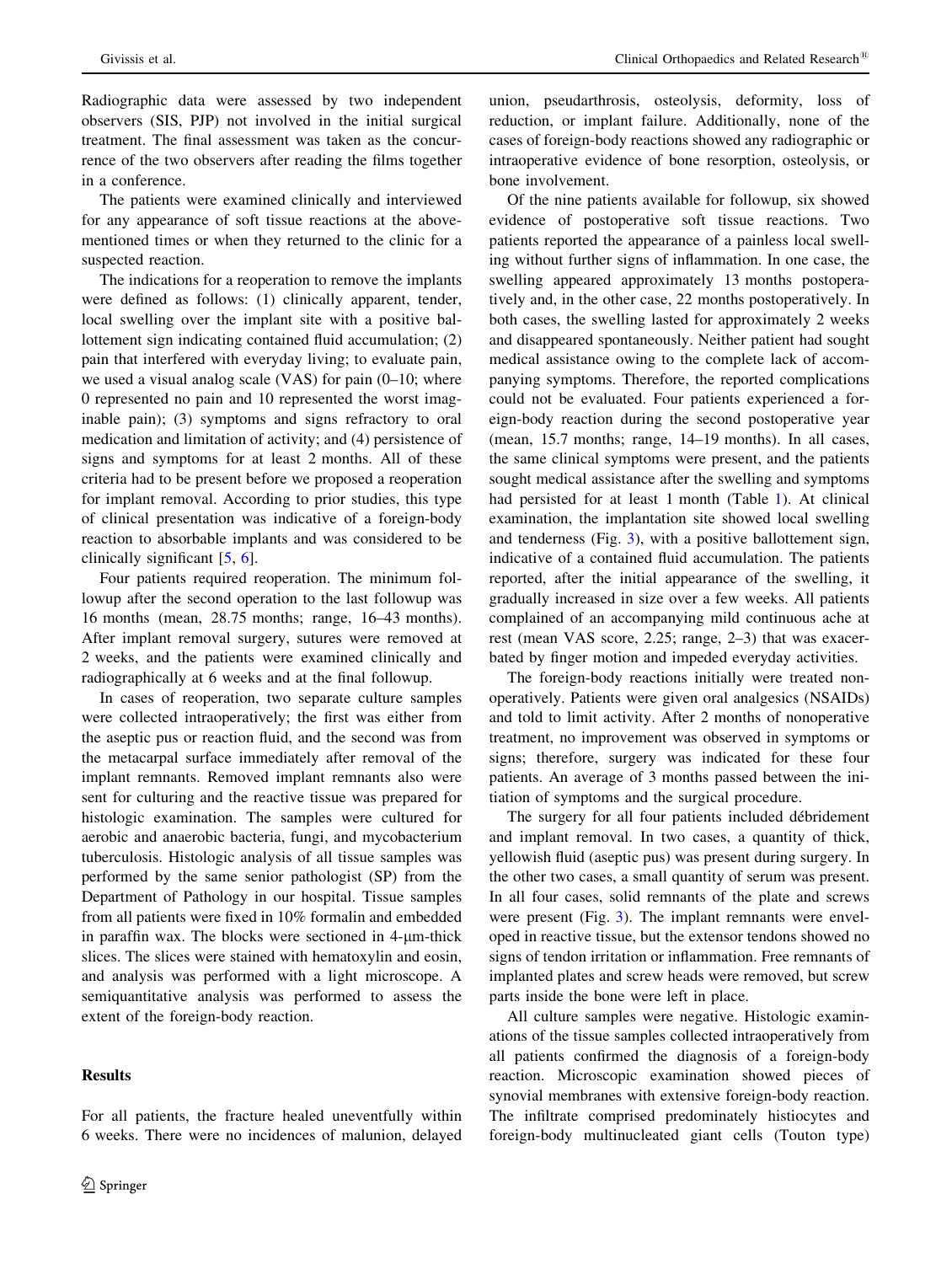<span id="page-4-0"></span>Fig. 3A–D A second operation was required after treating a metacarpal fracture with absorbable implants. (A) A foreign-body reaction occurred 15 months after fixation of the third metacarpal. Intraoperatively, (B) a quantity of yellowish, thick fluid was present, and (C) solid remnants of the plate and screws were observed. (D) The solid remnants are shown.



surrounding the implant particles (Fig. [4\)](#page-5-0). This histologic picture was typical for a foreign-body reaction and was found consistently in all cases examined. Semiquantitative analyses showed, among all the tissue samples, 70% to 90% of the tissue section surface showed signs of a foreign-body reaction.

The surgical wound healing was uneventful in all cases. All patients reported a direct clinical improvement, and symptoms subsided as early as 2 weeks postoperatively. None of the patients experienced a recurrence of any type of soft tissue reaction between the reoperation and the final followup.

### **Discussion**

Although bioabsorbable implants have been used increasingly in recent years, there are few studies regarding the long-term effects of these implants for treatment of metacarpal fractures. Our study addressed the following questions: Do third-generation bioabsorbable implants consisting of trimethylene carbonate, L-lactide, and D,Llactide provide adequate mechanical stability and uneventful healing of displaced metacarpal fractures? Is it feasible to use these implants to obviate a second removal operation? What are the complications associated with reactions to the breakdown of these materials? We found, although fracture healing occurred uneventfully, clinically significant foreign-body reactions did occur in four of nine patients, and they required a second procedure for implant removal.

The relatively small number of patients could be considered a limitation of our study. Moreover, we did not use a control group treated with metallic implants. However, there is a sufficient body of published information to serve as a solid baseline for the use of metal plates in metacarpal fractures; moreover, metal plates currently constitute the gold standard. The only issue for discussion is the need for a removal operation. As this is the theoretical advantage offered by absorbable implants, we focused on this issue.

Bioabsorbable implants have been shown to provoke an adverse tissue response characterized as an inflammatory, abacterial, foreign-body reaction [\[2–4](#page-6-0)]. This reaction represents an inherent biologic tissue response to implant degradation and absorption [\[5](#page-6-0), [28\]](#page-6-0). The clinical spectrum of these tissue responses is broad, ranging from mild reactions that are considered clinically insignificant and heal uneventfully to severe, inflammatory foreign-body reactions that require surgical débridement  $[5]$  $[5]$ .

In our study, two patients experienced a painless local swelling that disappeared spontaneously; these might have represented mild soft tissue reactions.

The four patients in our study with foreign-body reactions showed the typical clinical manifestation; a painful, erythematous, fluctuating papule that emerged over the implant [\[5](#page-6-0)]. In contrast, none of our patients exhibited osteolysis, which appears in approximately 50% of patients [\[1](#page-6-0), [12](#page-6-0)]. The clinical and histologic features of adverse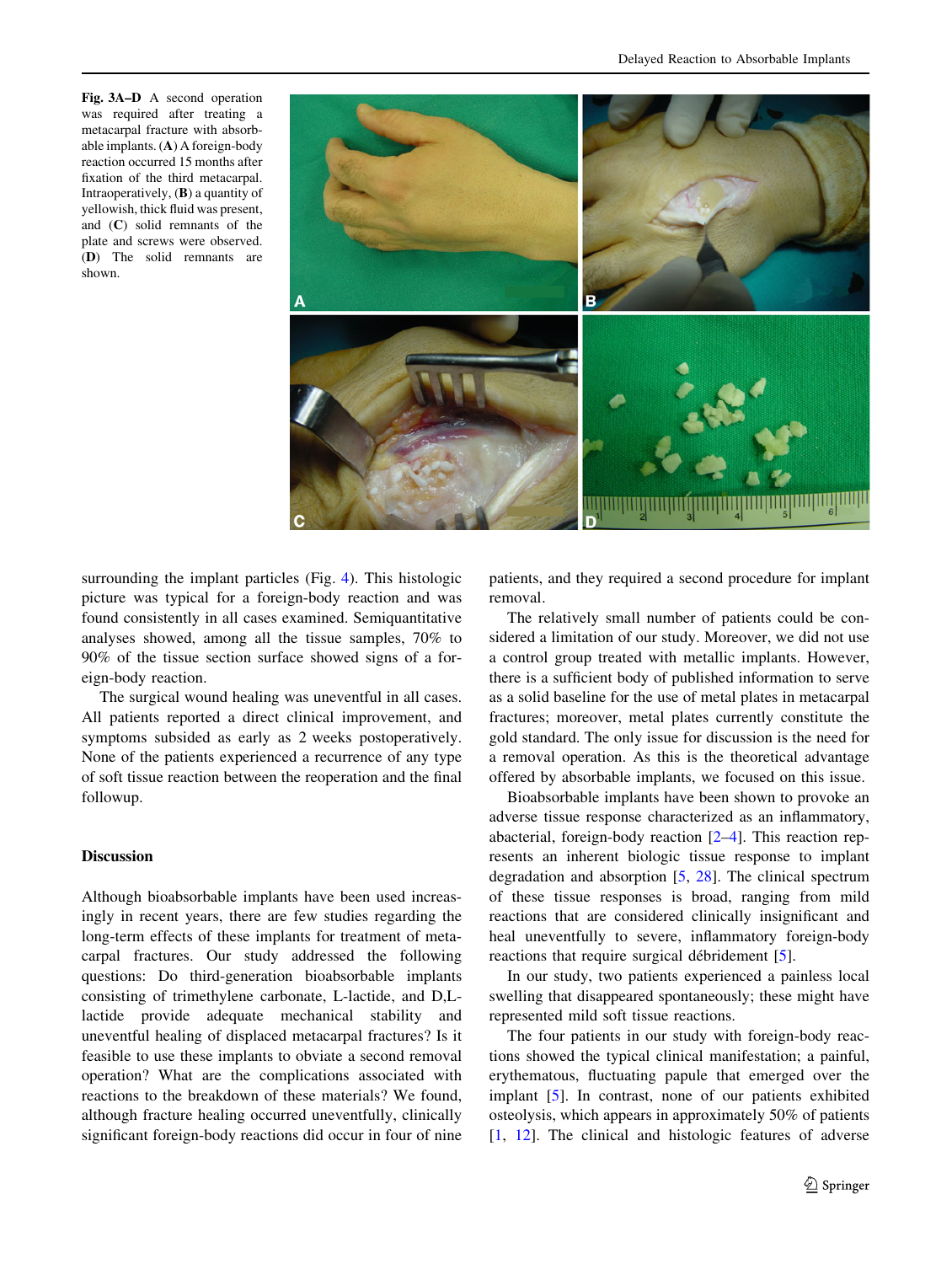<span id="page-5-0"></span>

Fig. 4A–B Histologic examination confirmed the diagnosis of a foreign-body reaction. (A) Reactive tissue was built around the particles (\*) derived from implant degradation (Stain, hematoxylin and eosin; scale bar, 400  $\mu$ m). (B) The rectangle in illustration (A) delineates the area shown magnified in  $(B)$ . Arrowheads  $(\le)$  indicate the typical multinuclear giant cells found in close proximity to the foreign bodies (Stain, hematoxylin and eosin; scale bar,  $100 \mu m$ ).

tissue reactions to polyglycolide and polylactide implants appear to be quite similar, except that discharging sinuses are common with the former and rare with the latter implants [\[5](#page-6-0)]. We used polylactide implants, and none of our patients had discharging sinuses.

Our histologic findings were in accordance with those typically seen with foreign-body reactions: a rather uniform histopathologic picture of nonspecific inflammation and abundant polymeric particles surrounded by mononuclear phagocytes and multinucleated foreign-body giant cells [\[2](#page-6-0), [3,](#page-6-0) [8\]](#page-6-0).

The risk of foreign-body reaction appears to be independent of age and gender [\[5](#page-6-0)]. Of the four foreign-body reactions in our study, three occurred in young men and one in an older woman.

The most demanding phase of implant resorption is the decomposition stage, when the gross geometry of the implant is rapidly lost. When debris particles are produced rapidly, the clearing capacity of the tissue may become taxed, and there is an increased risk for adverse tissue reactions [[5,](#page-6-0) [24\]](#page-6-0). In our series, the timing of the adverse reaction and the intraoperative findings of grossly fragmented implants indicated the foreign-body reaction occurred in this sensitive phase, after a resting period of more than 1 year. The immediate postoperative subsidence of symptoms and signs further supported the notion that the implant caused the foreign-body reaction.

Several studies have reported on adverse tissue reactions to Inion<sup>®</sup> biodegradable implants. In animal models, these implants showed normal inflammatory sequelae [[22,](#page-6-0) [25](#page-6-0)]. Similarly, the incidence of foreign-body reactions was extremely low in some clinical applications, including maxillofacial surgery [\[20](#page-6-0), [21](#page-6-0), [33](#page-6-0)] and in a series of pediatric patients [\[23](#page-6-0)].

Only one short-term study has described metacarpal fractures treated with bioabsorbable plates. In that study, no foreign-body reactions were observed after a 6-month followup [[10\]](#page-6-0). However, that interval was considerably shorter than that observed in our study for the occurrence of foreign-body reactions. This suggests future studies should include at least a 2-year followup.

Recently, two cases of a severe foreign-body reaction requiring implant removal were observed with a bioabsorbable spacer used for treating thumb basal arthritis [\[9](#page-6-0), [15](#page-6-0)]. In one case, the inflammation recurred and was attributed to residual microfragments, which required a second débridement  $[9]$  $[9]$ . That case suggests the possibility of recurrent foreign-body reactions. In our series, no patients showed signs of recurrent inflammation for more than 1 year after implant removal.

The anatomic location of a fracture appears to influence the susceptibility to adverse reactions. Adverse tissue reactions occurred in 22.5% to 40% of wrist fractures compared with 4% to 14.6% of ankle fractures treated with the same polyglycolic acid implant [[8,](#page-6-0) [14](#page-6-0), [17](#page-6-0), [18\]](#page-6-0), 25% of scaphoid fractures  $[6]$  $[6]$ , and only 1.8% of elbow fractures [\[6](#page-6-0)]. We previously used bioabsorbable pins to treat radial head fractures and did not observe any foreign-body reactions [[16\]](#page-6-0).

Foreign-body reactions can be provoked with implant volumes that exceed the capacity of the surrounding soft tissues [[32\]](#page-6-0). Recent recommendations suggest using the minimum possible implant size to reduce the amount of breakdown products [\[33](#page-6-0)]. Moreover, an increased frequency of adverse soft tissue reactions may occur owing to poor vascularity of the implantation site and an insufficient layer of soft tissue [[5](#page-6-0), [22\]](#page-6-0). Thus, the relatively high intensity and frequency of foreign-body reactions in the metacarpals may be attributable to the proximity of avascular tendons, relative paucity of subcutaneous fat, and